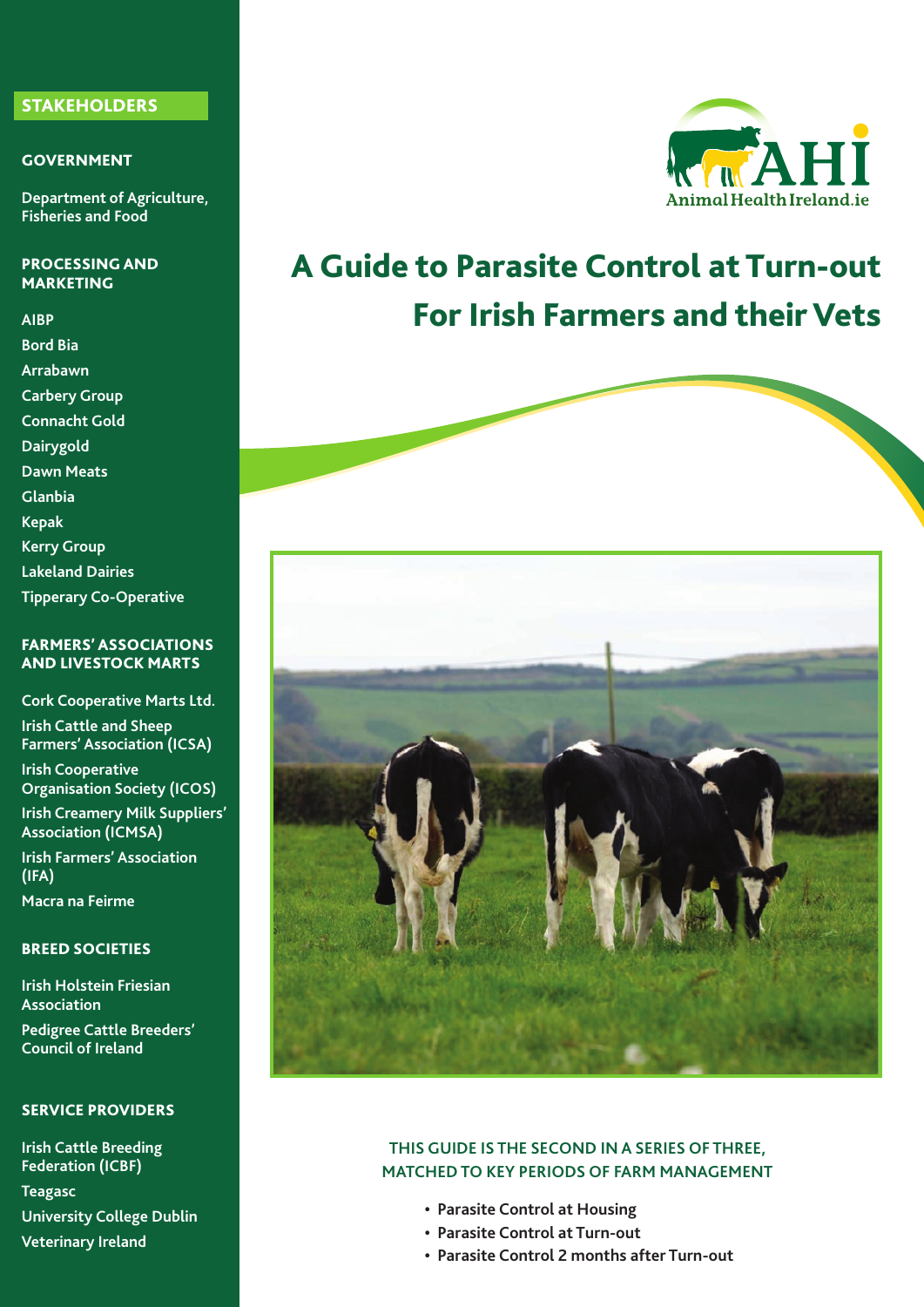# **Introduction**

Calves are born free of parasites. They pick up infection while grazing pastures harbouring the infective stages of these parasites i.e. the larvae and metacercariae (encysted stage of fluke that causes infections). Thus, turnout marks the start of exposure to parasites on pasture, such as:

- Stomach and intestinal worms; collectively called gut worms
- **Lungworms**
- Liver fluke and rumen fluke\*

When cattle are turned out, a combination of shorter summer coats, higher temperatures, less humidity and exposure to ultra-violet light leads to a marked decline in lice and mite populations – thus the control of these skin parasites is generally not considered an issue during the grazing season.

\* The management of Rumen Fluke is covered in a separate AHI leaflet **Rumen Fluke – The Facts,** copies of which are available from the AHI website.

# **GUT WORMS**

Gut worms cause parasitic gastroenteritis (PGE) – clinical signs of which are diarrhoea and weight loss. *Ostertagia* (Round Worms) and *Cooperia* are the two worms that cause most problems for Irish cattle. The control of gut worms depends on:

- 1. Grazing management
- 2. Good nutrition
- 3. Appropriate use of anthelmintics



*OstertagiaType II.*

# **Grazing Management**

The objective isto reduce the concentration of infective larvae on pasture and so reduce the parasite challenge to grazing cattle.

- New or reseeded pastures should have very low numbers of infective larvae initially.
- Pastures that have not been grazed by cattle from the previous housing to mid-season (June/July) may carry lower numbers of infective larvae.
- Pastures that have been grazed by sheep alone for 1-2 months should carry lower numbers of bovine infective larvae.
- Pastures that have been co-grazed with sheep and cattle should carry lower numbers of bovine infective larvae.
- Pastures subject to rotational grazing generally have lower numbers of infective larvae than those under continuous grazing.
- Pastures that contain legumes, e.g. clover and chicory may carry lower concentrations of infective larvae than ryegrass.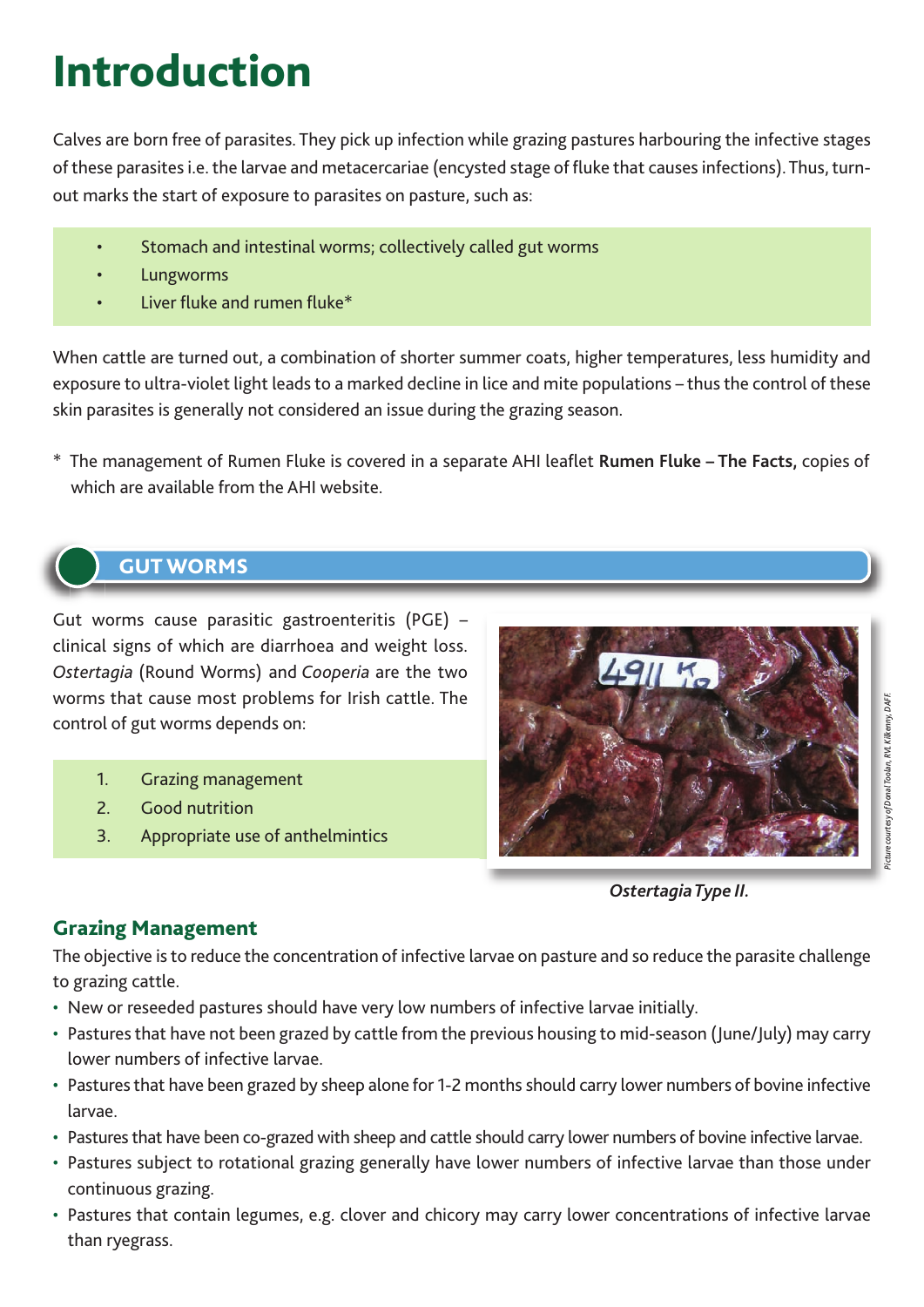## **Good Nutrition**

Appropriate supplementation of cattle diets at pasture can offset some of the negative effects of poor quality herbage and parasites.

# **Appropriate Use of Anthelmintics**

Anthelmintic resistance is a key consideration in sustainable control of parasites. Therefore, these drugs must be used carefully in order to benefit both animals and farmers. Because of differences in susceptibility resulting from acquired immunity to worms, it is best to consider cattle in three different age categories: adults, second grazing season (SGS) and first grazing season (FGS).

#### **1. Adult cows**

It is rare for adult cows to show any clinical signs of gut worm infestation, yet many studies, particularly in dairy cows, have shown evidence of subclinical infections with production losses. Reported benefits from treatment generally relate to milk yield; however, in a few studies, beneficial effects on body condition and fertility have also been observed.

#### **2. Second season grazers**

These animals are not fully immune to gut worms and can experience production losses and occasionally disease. Lack of exposure to infection during the FGS, as seen in late-born calves, beef suckler calves or under intensive anthelmintic treatment regimes may result in lower levels of immunity at the start of the SGS.

#### **3. First season grazers**

These calves initially have no immunity to parasites and are at risk of clinical, as well as subclinical gut worm infestations. Suckler calves and dairy calves must be considered separately in terms of risk factors.

## **Beef Suckler Calves**

Initially Beef Suckler calves are at a low risk asthey are grazing with their mothers and have low herbage intake. There is also an apparent mitigating effect of milk on parasitic round worms meaning that the effects of these worms are minimised. Their greatest risk periods are after weaning in late summer and autumn.

Body condition and growth rate should be monitored during the season and faecal samples from 10-15 calves (which can be pooled) should be checked to determine how many worm eggs are present. If nutrition appears adequate, significant numbers of worm eggs are present and growth rates are below target, then the use of anthelmintics is justified.

**Preliminary results of recent research indicate that satisfactory group performance can be maintained by treating only those animals with growth rates that fall below target**.

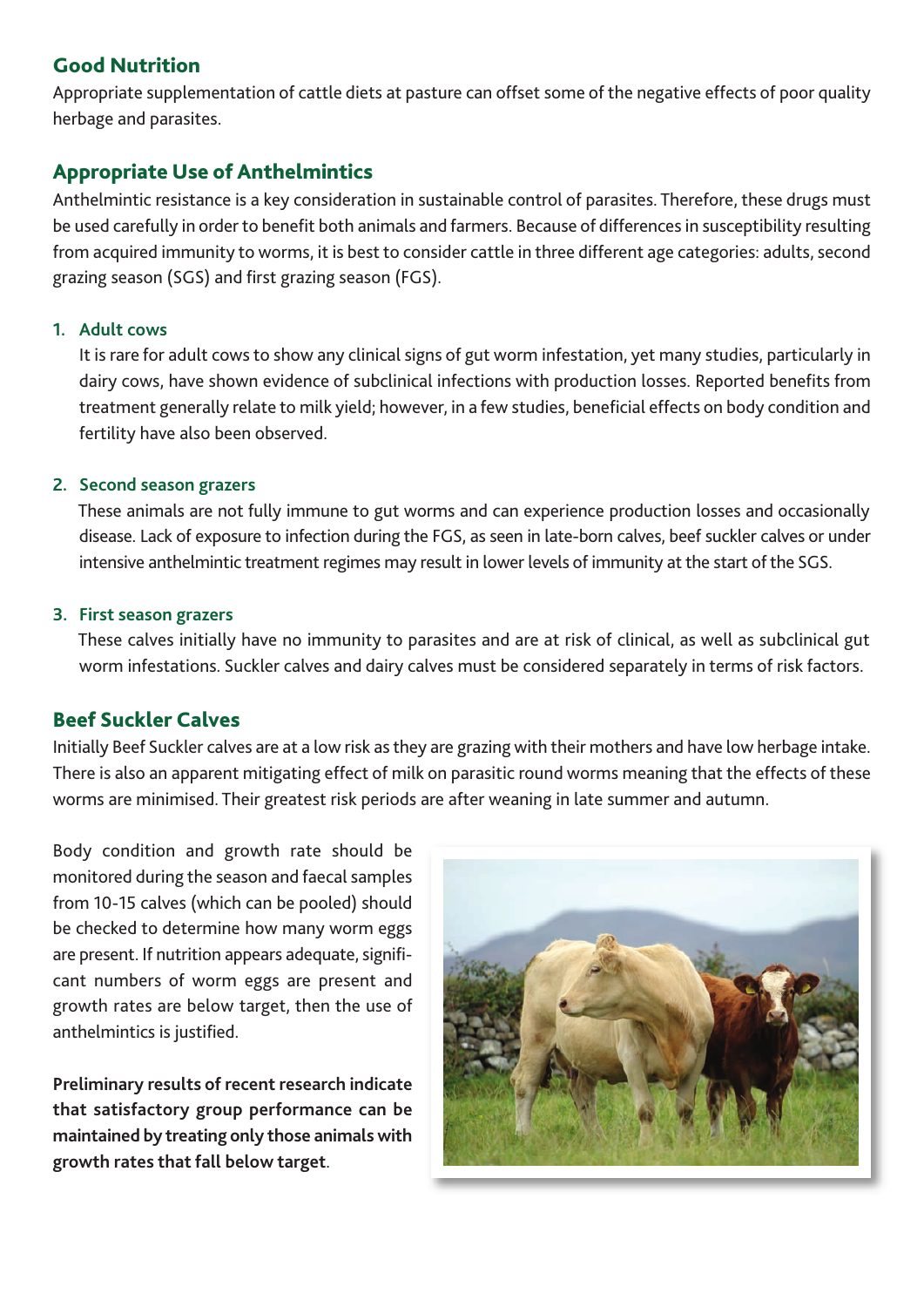## **Dairy Calves**

Dairy calves are exposed to infection as soon as they are turned out. Clinically significant infections can be evident within a couple of months of turn-out, calves can suffer subclinical losses even earlier.



The use of anthelmintics in dairy calves falls into three categories –

**1. Strategic Management** – aim is to limit egg contamination of pastures:

Initially calves should be grazed on the cleanest possible pasture. Treat within the first 3 weeks of grazing and repeat throughout the grazing season at appropriate intervals depending on the residual activity of the drug used (see Table 3 as a guide) until mid-July. Treated calves should be kept on the low risk pasture throughout the treatment period and ideally for the rest of the grazing season. If calves are subsequently moved to different paddocks, it may be necessary to continue treating throughout the grazing season.

**2. Tactical Management** – monitor and only treat when appropriate:



Grazing aftergrass will reduce the need for repeated treatment

#### **3. Therapeutic Management**:

Animals are monitored until they show signs of clinical disease, such as weight loss and diarrhoea, and are then treated.

This may be the only option in systems such as organic farms.

There is a high risk of poor animal performance through subclinical PGE and of severe clinical problems if animals are not treated early enough to prevent severe diarrhoea, dehydration and weight loss.

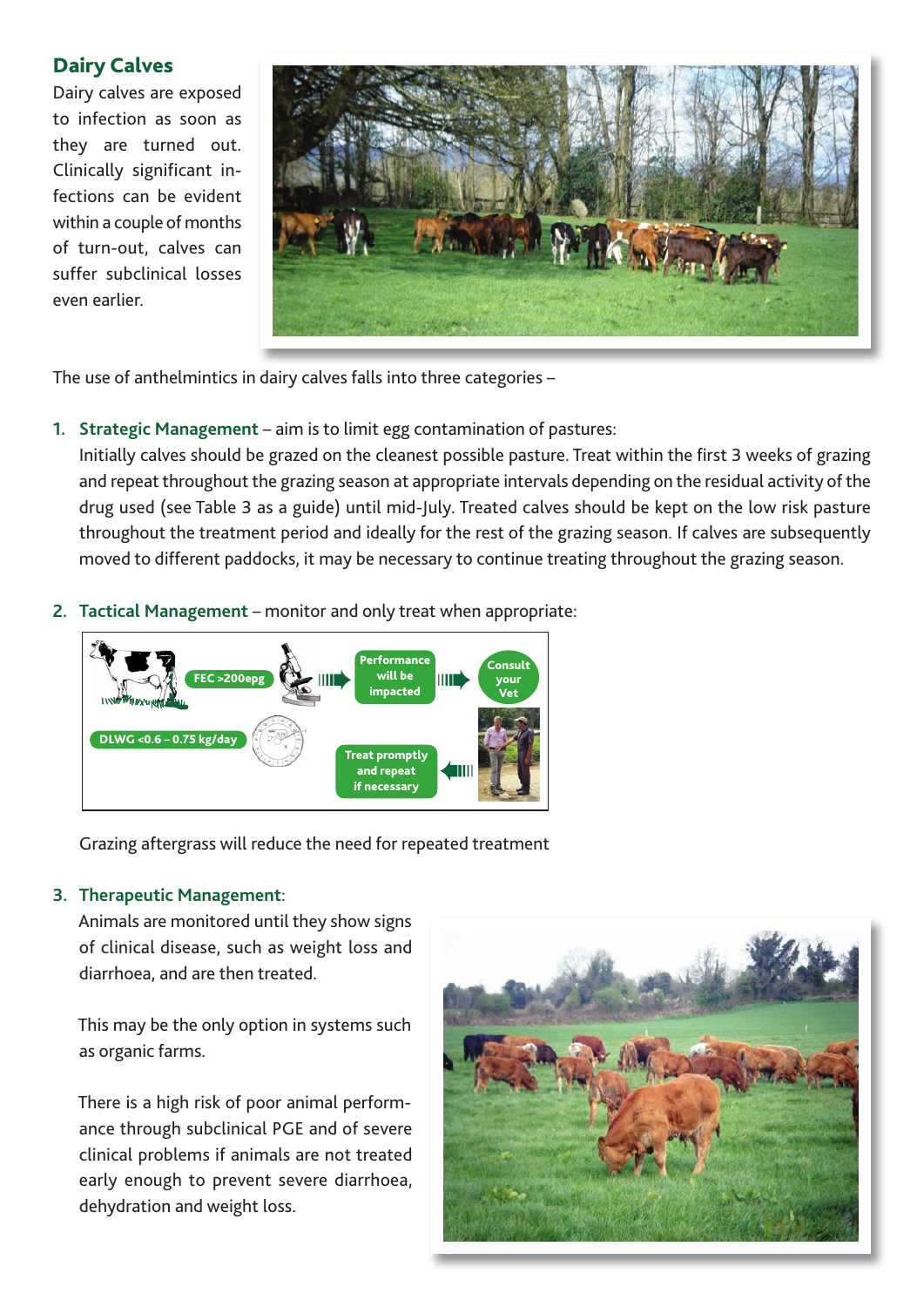# **LUNGWORMS**

Clinical signs of lungworm infection ('hoose', *Dictyocaulus viviparus*) include coughing and difficulty in breathing. Affected cattle have an increased susceptibility to viral and bacterial pneumonia. Immunity to lungworm develops quickly but is relatively short-lasting (approx. 6 months) in the absence of further infection.

At the start of each grazing season, following housing, cattle may have very little or no immunity to lungworm and thus are susceptible to new infections again. The highest challenge risk periods for animals are late summer and autumn.



*Hoosewormsin airways of a 3-yr-old cow.*

| <b>Control of lungworms (LW)</b><br><b>Table 1</b> |                                                                              |                                                                                                                                   |                                                                                                                                     |  |  |  |  |  |  |
|----------------------------------------------------|------------------------------------------------------------------------------|-----------------------------------------------------------------------------------------------------------------------------------|-------------------------------------------------------------------------------------------------------------------------------------|--|--|--|--|--|--|
|                                                    | <b>Control</b>                                                               | <b>Objectives</b>                                                                                                                 | <b>Comments</b>                                                                                                                     |  |  |  |  |  |  |
| <b>FGS Calves</b>                                  | Observation                                                                  | Reduce pasture contamination<br>with infective larvae<br>Ensure that immunity is<br>maintained<br><b>Prevent clinical disease</b> | Sick calves must be spotted quickly<br>- failure to do so will result in<br>ill-thrift and death                                    |  |  |  |  |  |  |
| <b>SGS Calves and</b><br><b>Adult Cattle</b>       | Monitoring<br>Strategic or<br>therapeutic<br>treatment with<br>anthelmintics |                                                                                                                                   | In adult cows a phenomenon known<br>as the re-infection syndrome occurs<br>in which cows show clinical signs of<br>lungworm disease |  |  |  |  |  |  |

## **Reinfection Syndrome**

If cows that are partly immune to hoose are exposed to heavy larval challenge from pasture (e.g. pasture recently grazed by FGS animals), they may develop severe coughing and/ or milk drop as their immune system kills the migrating larvae. Such animals will not have hoose larvae detectable in faeces. Diagnosis may be supported by clinical signs, grazing history and by a blood test to measure circulating eosinophils in blood. The ELISA (Enzyme Linked Immuno Assay) test on blood or milk may also be useful.

Cows that have lost their immunity can develop typical hoose as seen in calves, with severe pneumonia and death. These animals can be diagnosed by finding hoose larvae in faeces or by post mortem examination.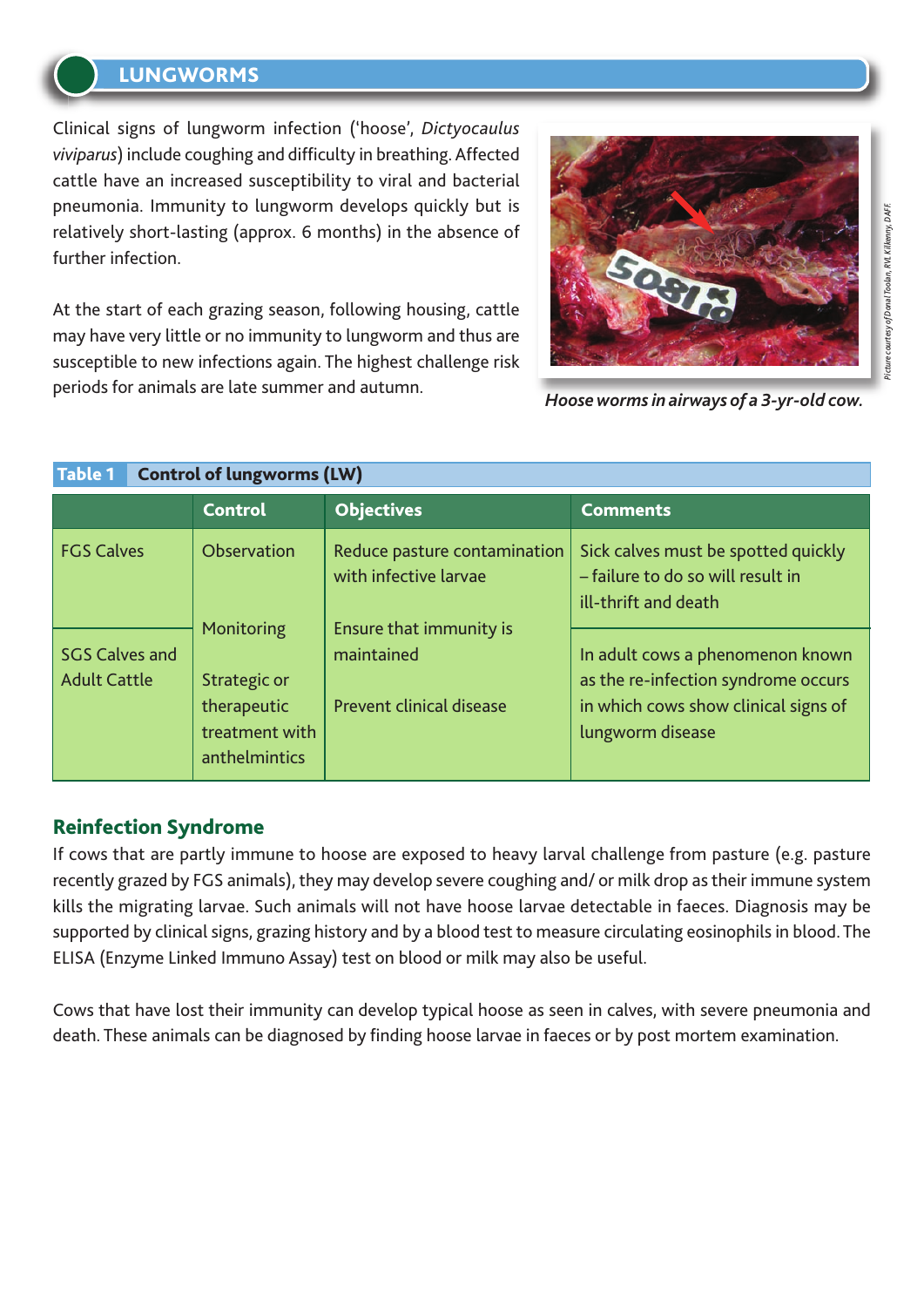# **LIVER FLUKE**

Liver fluke *(Fasciola hepatica)* is a common infection in cattle and sheep. Disease is seen in animals of all ages. Typical symptoms are condition loss, lower productivity and increased susceptibility to other diseases.

It takes approximately 10–12 weeks before fluke eggs appear in the faeces following infection, so the cycle of infection is much longer than in gutworm or lungworm infestations.

*Liver Fluke (Fasciola hepatica).*

#### **1. First season grazers (FSG Calves)**

It may be unnecessary to treat with flukicides until the autumn and/or at housing as spring-born calves will initially carry no liver fluke. However, if they graze heavily infested pastures they can be exposed to fluke from early on in the season. Advice may vary depending on weather, fluke forecast and farm history so farmers should discuss control with their vet.

Beef suckler calves born in spring will be at a lower risk than dairy calves as their herbage intake is relatively low for the first few months of life while they are suckling their dams, thus their risk is highest later in the grazing season.

## **2. Second Season Grazers (SGS Calves) and Adult Cattle**

Older cattle are commonly treated at housing (see AHI *AGuide to Parasite Control at Housing*). When the cattle are turned out the following spring, they should not be infected and will therefore not contaminate the pastures with fluke eggs. There should be a delay before snails can acquire new infections and continue the life cycle; however, over-wintering infection in snails is a possibility. If cattle have not been treated at housing, then treatment with a flukicide effective against adult liver fluke before turn-out will ensure that contamination of the pasture with fluke eggs is kept to a minimum.

Between turn-out and housing, the need for treatment depends on the severity of the risk of liver fluke on the farm: if severe, then additional treatments 2–3 months after turn-out and again in the early autumn may be indicated in order to limit the overall level of challenge on the farm.

#### **3. Sheep**

If sheep are present on farm, they must be included in a liver fluke control programme – the fluke is exactly the same as that seen in cattle.

Sheep are highly susceptible to liver fluke disease, and infected sheep generate high levels of pasture contamination with fluke eggs, so they must also be treated if the disease is to be kept under control.

Dosing failure, possibly due to resistance to triclabendazole appears to be quite widespread in sheep in Ireland, therefore, it may be worthwhile checking faecal samples for liver fluke eggs two weeks after treatment to evaluate if the treatment has been effective.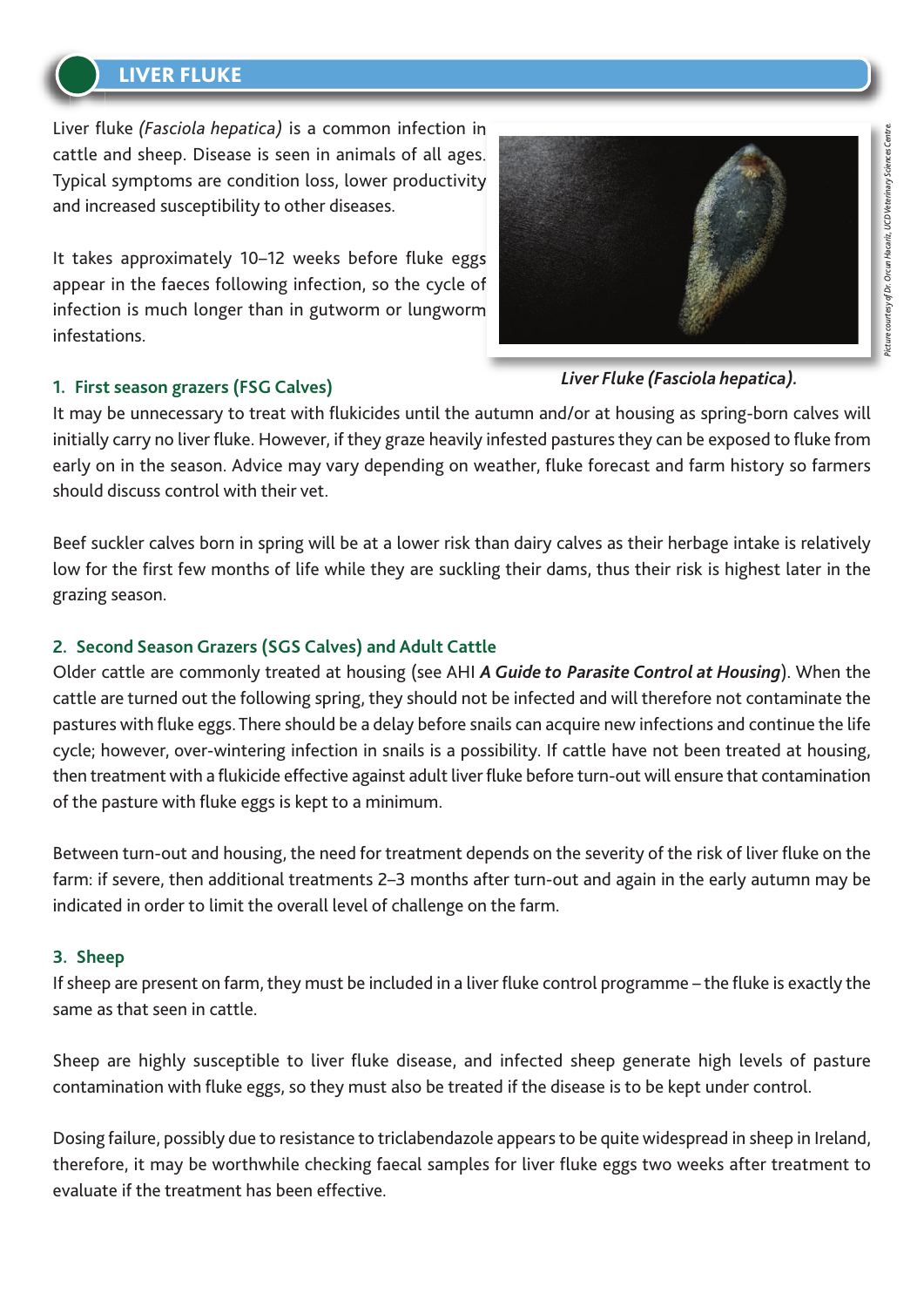Signs of parasitism include reduced growth rates, reduced fertility, decreased milk yields, and animals that are coughing or scouring. Affected animals can be treated, however, prevention is a better strategy on farm. There is no single diagnostic test and parasite control should be based on consideration of numerous risk factors and observations.

Table 2 provides a guide to assessing the risk of parasites on your farm. The changeable Irish weather also has a large impact – warm, wet weather is conducive to parasite development on pastures, so higher challenges can be expected under these conditions. Furthermore, if dry weather predominates for a few weeks, followed by a period of heavy rain, the parasite challenge from pasture can increase significantly.

**Table 2 Risk assessment matrix for disease and production losses from parasites in cattle**

|                                                              | <u>idad – That assessment man iv for alsease and hraaecian tosses man harasics in cattle</u><br><b>RISK</b> |                                   |                                                             |  |  |  |  |
|--------------------------------------------------------------|-------------------------------------------------------------------------------------------------------------|-----------------------------------|-------------------------------------------------------------|--|--|--|--|
| <b>RISK FACTOR</b>                                           | <b>HIGH</b>                                                                                                 | <b>MEDIUM</b>                     | <b>LOW</b>                                                  |  |  |  |  |
| Age (grazing seasons, GS)                                    | <1 year (First GS)                                                                                          | 1-2 years (Second GS)             | >2 years (adult)*                                           |  |  |  |  |
| Weight gain (<2 years old)<br>2 months after turn-out        | $<$ 0.7 kg/day                                                                                              | 0.7-0.8 kg/day                    | $>0.8$ kg/day                                               |  |  |  |  |
| Faecal worm egg count (FGS)<br>2 months after turn-out (epg) | $>200$                                                                                                      | 50-200                            | < 50                                                        |  |  |  |  |
| Herbage mass kg DM/ha                                        | $1000$                                                                                                      | 1000-2000                         | >2000                                                       |  |  |  |  |
| Sward height                                                 | $<$ 4 cm                                                                                                    | 4-8 cm                            | $>8$ cm                                                     |  |  |  |  |
| Field type                                                   | Permanent pasture                                                                                           | Silage/hay after grass            | Newly sown,<br>ungrazed leys                                |  |  |  |  |
| <b>Grazing history within</b><br>the last year               | Grazed by cattle<br><1 year old                                                                             | Grazed by cattle<br>1-2 years old | <b>Grazed by Adult</b><br>cows, sheep** or<br>other species |  |  |  |  |
| Last anthelmintic treatment                                  | >8 weeks                                                                                                    | 4-8 weeks                         | <4 weeks                                                    |  |  |  |  |
| Condition score (adults)                                     | 2.0                                                                                                         | $2.0 - 3.0$                       | >3.0                                                        |  |  |  |  |
| Bulk milk tank O. ostertagi<br>antibodies (ODR) (dairy herd) | >0.8                                                                                                        | $0.5 - 0.8$                       | < 0.5                                                       |  |  |  |  |
| <b>Snail habitats</b>                                        | Widespread                                                                                                  | Patchy                            | Fenced off /none                                            |  |  |  |  |
| Faecal fluke egg count (epg)                                 | $>20$                                                                                                       | $1 - 20$                          | $\overline{0}$                                              |  |  |  |  |
| <b>Fasciolosis diagnosed</b>                                 | Previous year                                                                                               | >5 years previously               | <b>Never</b>                                                |  |  |  |  |
| Lungworm diagnosed                                           | Previous year                                                                                               | >5 years previously               | <b>Never</b>                                                |  |  |  |  |

\* Adult cattle rarely sufferfrom clinical PGE, but are susceptible to lungworm (if immunity islow) and to liver fluke.

\*\* If sheep are infected with liver fluke, they can increase the risk of liver fluke in cattle.